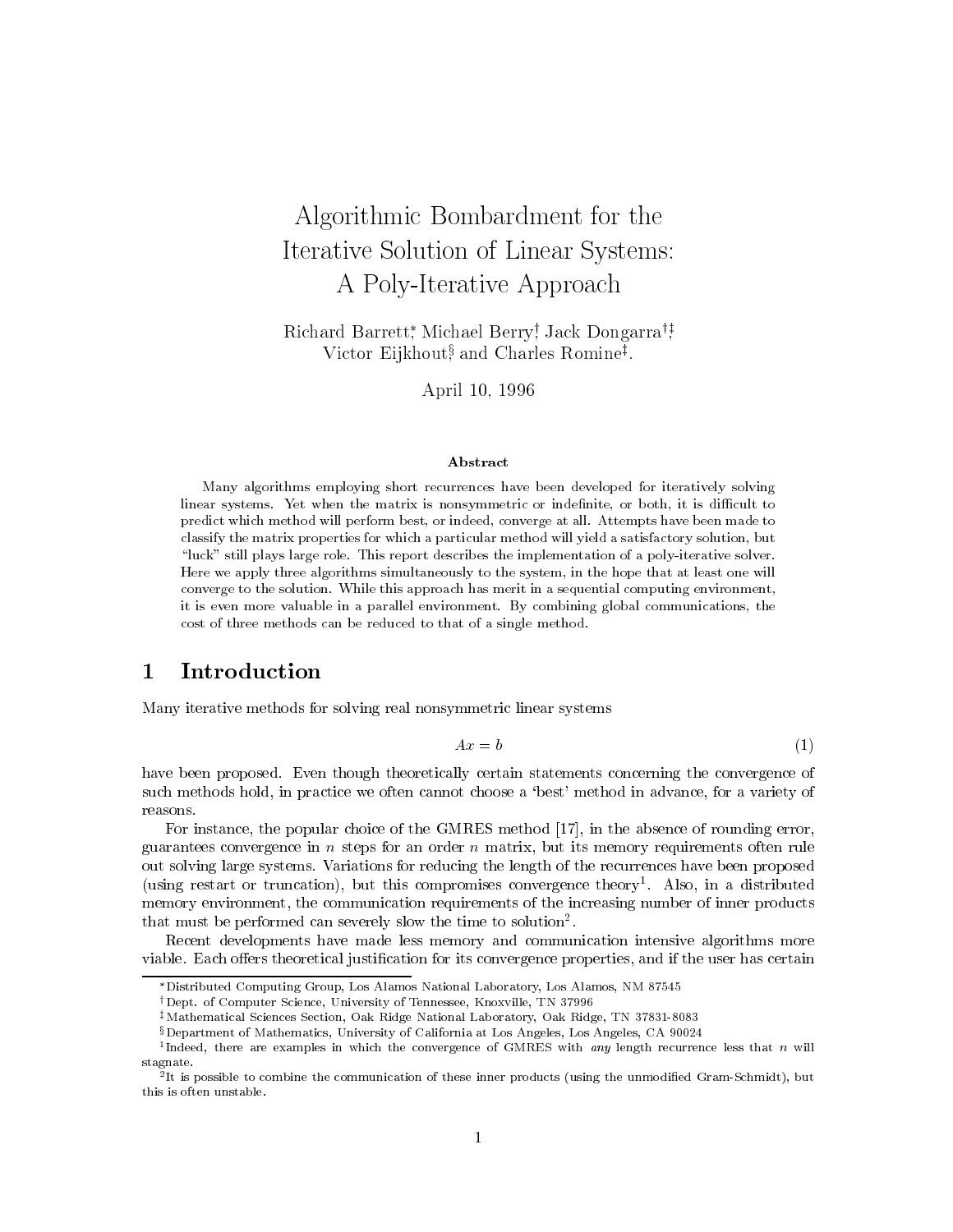#### $\overline{2}$ **THE ALGORITHMS**

information concerning the spectrum of the matrix, it is possible to select a method which should work well. However, when this is not the case, time (and expense) may be wasted when an algorithm terminates without convergence. For example, one might hope that for a sequence of similar problems the same method will consistently outperform the others, but that is not necessarily the case. Small variations in the PDE coefficients, or choosing a different grid size for the same problems, is often enough to reverse the relative ranking of two iterative methods.

In this paper we propose a simple strategy for combining iterative methods that increases the chance of finding the solution in a reasonable amount of time. The Poly-Iterative approach (informally called `Algorithmic Bombardment' since it unleashes multiple methods on a single problem) consists of

- Choosing a number of iterative methods that are a priori suited for the problem at hand;
- Applying these methods simultaneously (or more precisely, interleaved; this will be discussed in detail later) on the dataset;
- Removing methods from the process that break down;
- Terminating this process when one method has converged.

Although the number of operations per iterative step equals the sum of the operations of the individual methods, we believe that when knowledge of matrix properties is lacking or incomplete, the extra floating point computation and memory requirements are outweighed by three factors:

- 1. An increased probability of finding the solution.
- 2. An efficient parallel implementation. By iterating in lock-step, i.e. the algorithms are always on the same iteration count, we gain time savings by combining overlapping communication (inner products, matrix-vector products, preconditioner solves).
- 3. Increased floating point performance. Depending upon the structure of the matrix, an efficient matrix-vector product may be constructed so as to make use of data locality. This may also be true for preconditioning.

# 2 The Algorithms

In this section we give a brief description of the methods that make up our implementation of the algorithmic bombardment algorithm.

When the coefficient matrix of the linear system is a symmetric positive definite matrix, the traditional iterative algorithm of choice is the Conjugate Gradient (CG) method [15]. However, when the coefficient matrix is nonsymmetric, CG typically fails to find the solution. The Biconjugate Gradient method [9], [16], rather than relying on a single sequence of residuals (as does CG), creates another sequence  $\{r\}_{i=0}$  using A , which is orthogonal to  $\{r\}_{i=0}$ , as follows:

$$
\tilde{r}_j = \tilde{r}_{j-1} - \alpha_j A^T \tilde{p}_j,
$$

where

$$
\tilde{p}_j = \tilde{r}_{j-1} + \beta_{j-1} \tilde{p}_{j-1}.
$$

The biorthogonality requirements between  $r_j$  with  $\tilde{r}_j$  and  $p_j$  with  $\tilde{p}_j$  (with respect to the A inner product) are enforced by choosing

$$
\alpha_j = \frac{\tilde{r}_{j-1}^T r_{j-1}}{\tilde{p}_j^T A \tilde{p}_j}, \text{ and } \beta_j = \frac{\tilde{r}_j^T r_j}{\tilde{r}_{j-1}^T r_{j-1}}.
$$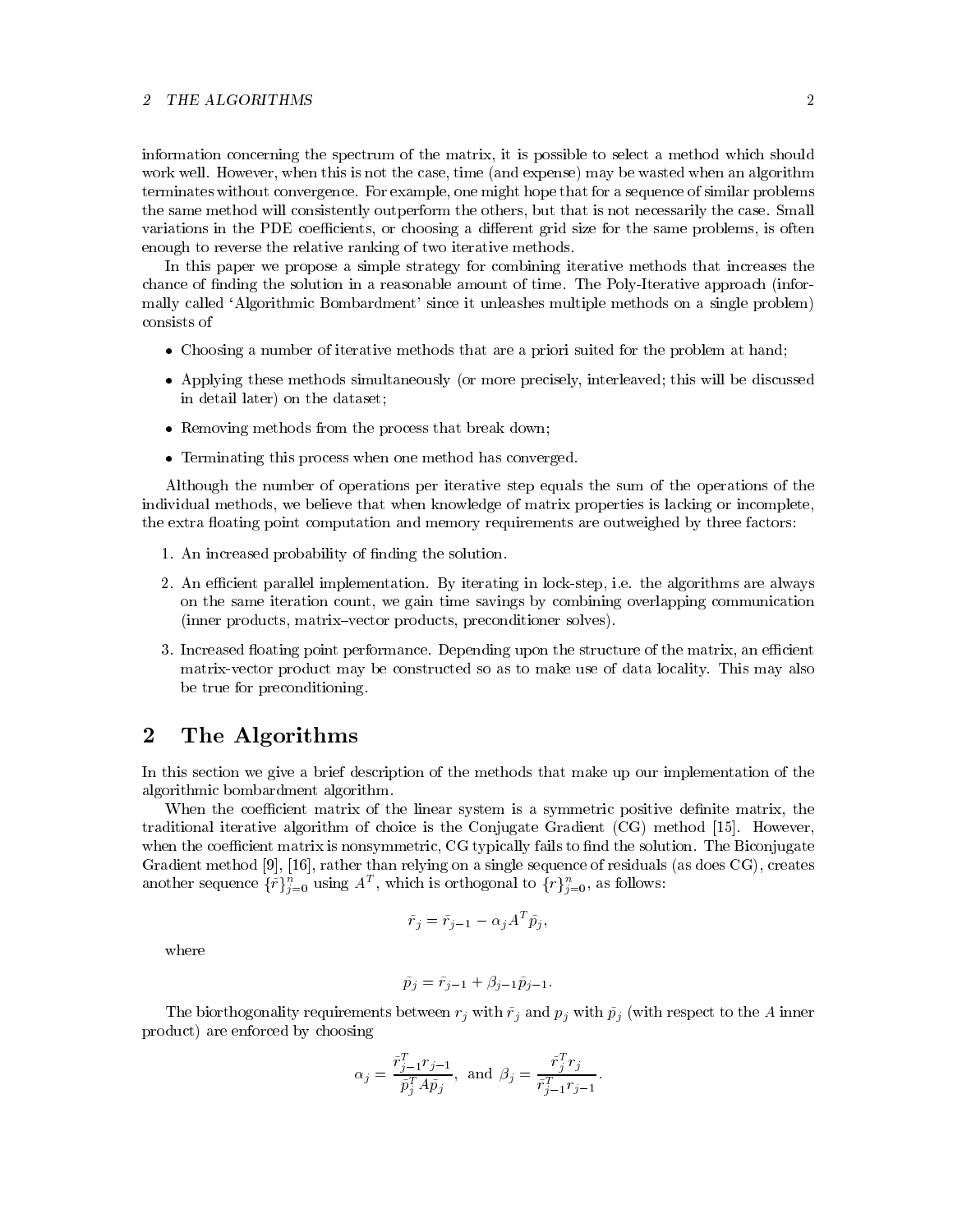# 2.1 Quasi-Minimal Residual (QMR)

BiCG can be erratic in practice, making no progress towards the solution for several iterations. QMR is designed to smooth out this problem, and make progress even when BiCG stalls. This algorithm was initially developed for complex symmetric linear systems [10], then later adapted to nonsymmetric systems [11].

Whereas GMRES constructs and solves an upper Hessenberg matrix consisting of an orthogonal Krylov subspace, the biorthogonality property of BiCG yields a tridiagonal matrix. Solving it in a least squares sense provides a quasi-minimization of the residual, which can overcome the instability that often occurs in BiCG, allowing for smoother convergence, while maintaining three term recurrences.

Further research into this algorithm has resulted in a number of improvements. A two term recurrence version has been developed [12]. Furthermore, van der Vorst has developed a relatively inexpensive recurrence relation for the computation of the residual vector, as well as a reduction in the number of preconditioning steps (from three to two) [2].

Note that as we have implemented it, QMR may breakdown.3

#### Conjugate Gradient Squared (CGS) 2.2

The goal of QMR is to further reduce the residual when the BiCG iteration stalls. In the case of convergence for BiCG, both  $||r_j||$  and  $||\tilde{r}_j||$  converge to zero, yet only the convergence of  $r_j$  is exploited. Sonneveld showed [18] that by concentrating the effort on the  $r_j$ , the speed of BiCG convergence could be doubled.

If we write  $r_j = r_j(A)r_0$  and  $r_j = r_j(A^{-1})r_0$ , we see that

$$
(r_i, \tilde{r}_i) = (P_i(A)r_0, P_i(A^T)\tilde{r}_0) = (P_i(A)P_i(A)r_0, \tilde{r}_0) = 0
$$

for  $i < j$ . This implies that we could construct  $r_j = r_j(A)r_0$ . This is the basis for the Conjugate Gradient Squared Method (CGS). Note that the savings is not only that the  $\tilde{r}$ 's are not formed, but we also do not require the transpose of matrix A. The result is that the Krylov subspace is built up twice as fast as BiCG, theoretically doubling the speed of convergence. Because of the "squaring" of the polynomial, when the BiCG iterate makes progress towards the solution, CGS doubles that progress. However, when the BiCG iterate turns away from the solution, that error is also doubled. This explains the erratic behavior of the residual norm.

# 2.3 Biconjugate Gradient Stabilized (BiCGSTAB)

Van der Vorst [19] proposed that instead of building the basis vectors for the i th dimensional Krylov subspace  $\mathcal{N}(r_0, A^*)$  using the same polynomial, i.e.  $P_i(A)$ , as does  $\cup$ GS, the residual could be smoothed using a different polynomial. He ruled out using Chebyshev polynomials since the optimal parameters were not easily obtainable. Instead, he selected a polynomial of the form  $Q_i(A) = (1 - \omega_1 A)((1 - \omega_2 A) \cdots (1 - \omega_i A),$  which gives an easy recurrence relation for updating Q. The choice of  $\omega$  would be such that  $r_i = Q_i(A)P_i(A)r_0$  is minimized. Experiments show that this often smoothes the peaks common to the residual norm in CGS, while maintaining the speed of convergence. Note that finite termination is maintained by the orthogonality property  $(F_i(A)T_0, Q_i(A_1)T_0) = 0,$  for  $i \leq j$ .

<sup>&</sup>lt;sup>3</sup>A version of QMR that includes a "look-ahead" algorithm can avoid these problems, yet for simplicity we do not use it.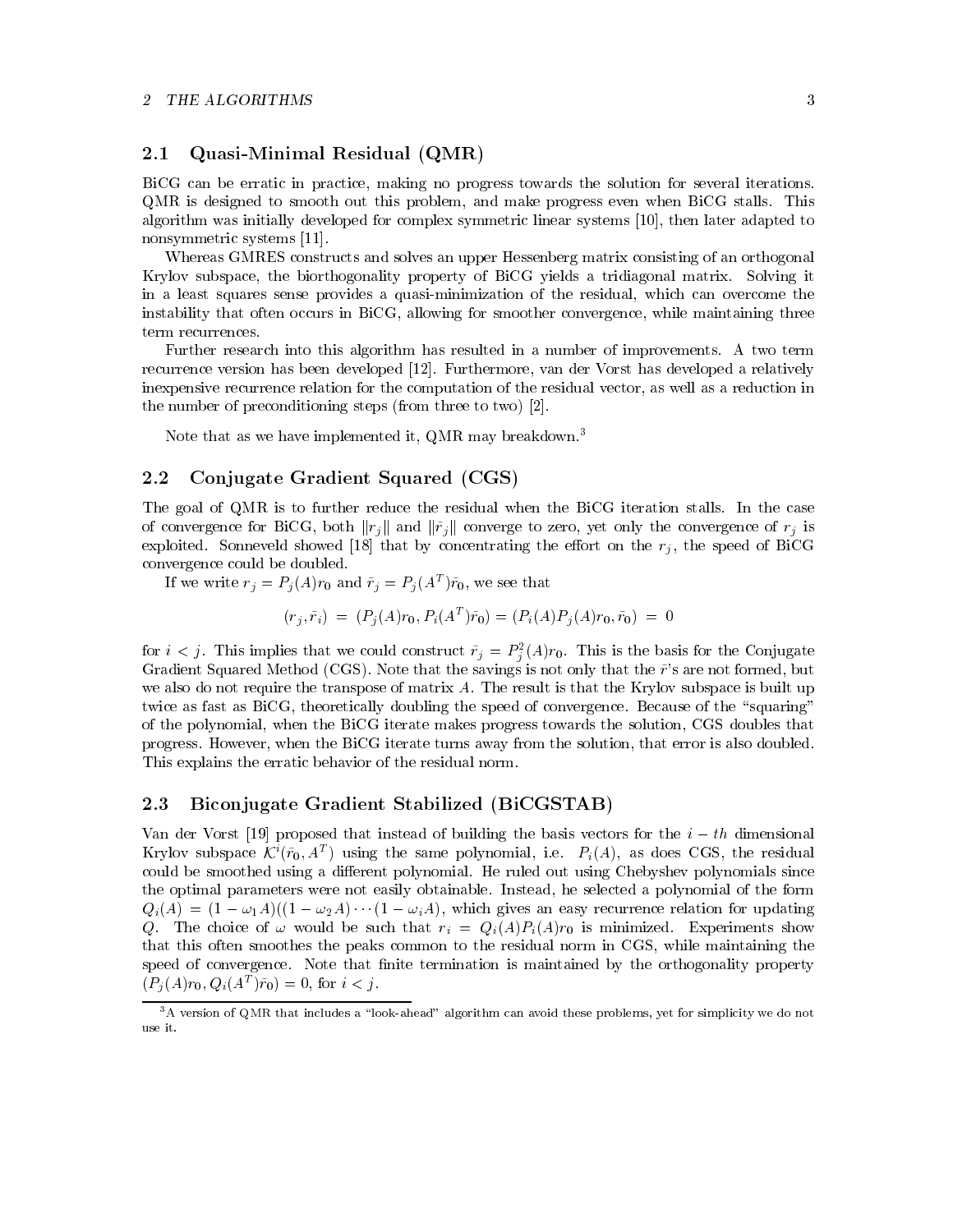# 3 The Algorithmic Bombardment Algorithm

As indicated earlier, none of the algorithms above are guaranteed to find the solution. They can diverge, stall out, or break down. Thus, we are led to the idea of using all algorithms simultaneously, on the same problem. As soon as one method has converged we stop the overall iteration; if a method breaks down we drop it from the iterative scheme. The resulting poly-iterative algorithm takes more time to converge than the best method, but it has an improved chance of finding the solution.

Since the choice of methods depends on the specic problem, we really have a parameterized process

$$
\mathtt{PolyIt}(A,b,\mathtt{method}_1,\mathtt{method}_2,\ldots) \qquad \qquad (2)
$$

In this paper, we report results with  $PolyIt(A, b, CGS, BiCGstab, QMR)$  which uses three allpurpose methods that do not need a great deal of storage. By no means do we claim that this particular combination is the be-all and end-all of all iterative methods. For example, if the problem is indefinite, it would make sense to include MINRES among the methods; if core memory is not at a premium, GMRES $(x)$  with x a large number would be appropriate for inclusion.

# 3.1 Parallel Implementation

The poly-iteration requires the sum of the floating point operations of the included algorithms, yet in the context of message-passing parallel computers, we can increase the efficiency of the approach with regard to the global data because of the high cost of communication.

The algorithms we consider are all based on some form of the conjugate gradient method, and thereby they have a very similar structure: they begin by computing an inner product, followed by vector updates, then a preconditioner solve, etc. The inner products, matrix-vector products, and preconditioner solves all require a communication stage. We make the poly-iterative method more efficient by *aligning* these methods at these operations and combining the communication stages. The other mathematical operations (vector updates, certain preconditioners, scalar operations, etc.) are computed in parallel, requiring no communication. The overall effect of the extra work is a function of the sparsity of the original coefficient matrix.

Figure 1 illustrates the poly-iterative idea. The operations listed in the circles take advantage of combined communication. A listing of the other operations each algorithm performs in parallel (left to right: CGS, BiCGSTAB, QMR) is also provided.

#### 3.2 Structure of the iteration

The global structure of an iteration of the poly-iterative method is as follows:

- $\bullet$  In each parallel region, that is, a part of the algorithm where there is no communication, let each processor perform in sequence the operations of the individual methods on its part of the data.
- At the start of a communication stage, pack the data of all methods that is to be transmitted in one buiter , then send this builer in total.

Combining the communications amortizes the communication overhead over the methods. In the case of inner products where just a single floating point number per method is sent, this effectively divides the communication cost by the number of methods.

<sup>4</sup> In certain communication schemes such as PVM [13] this buering is provided, in other schemes such as PICL [14] and the BLACS [6] it has to be implemented as part of the poly-iterative algorithm.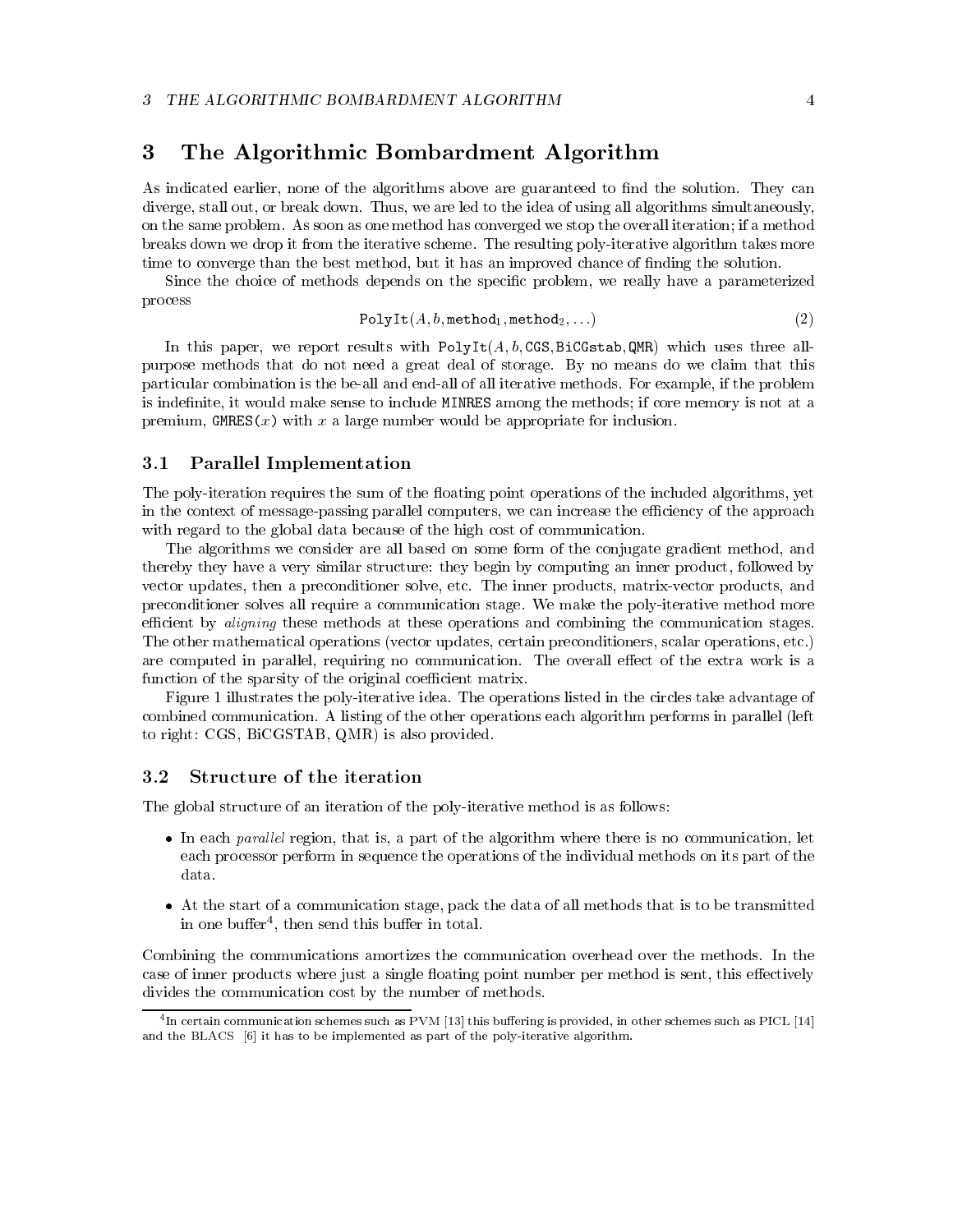

# Figure 1: Sequence of Operations

This figure illustrates the sequence of mathematical operations as performed by our implementation of algorithmic bombardment. The operations in the circles combine the communication required of all three methods into one message. The operations in the rectangles are performed in parallel (left to right: CGS, BiCGSTAB, and QMR).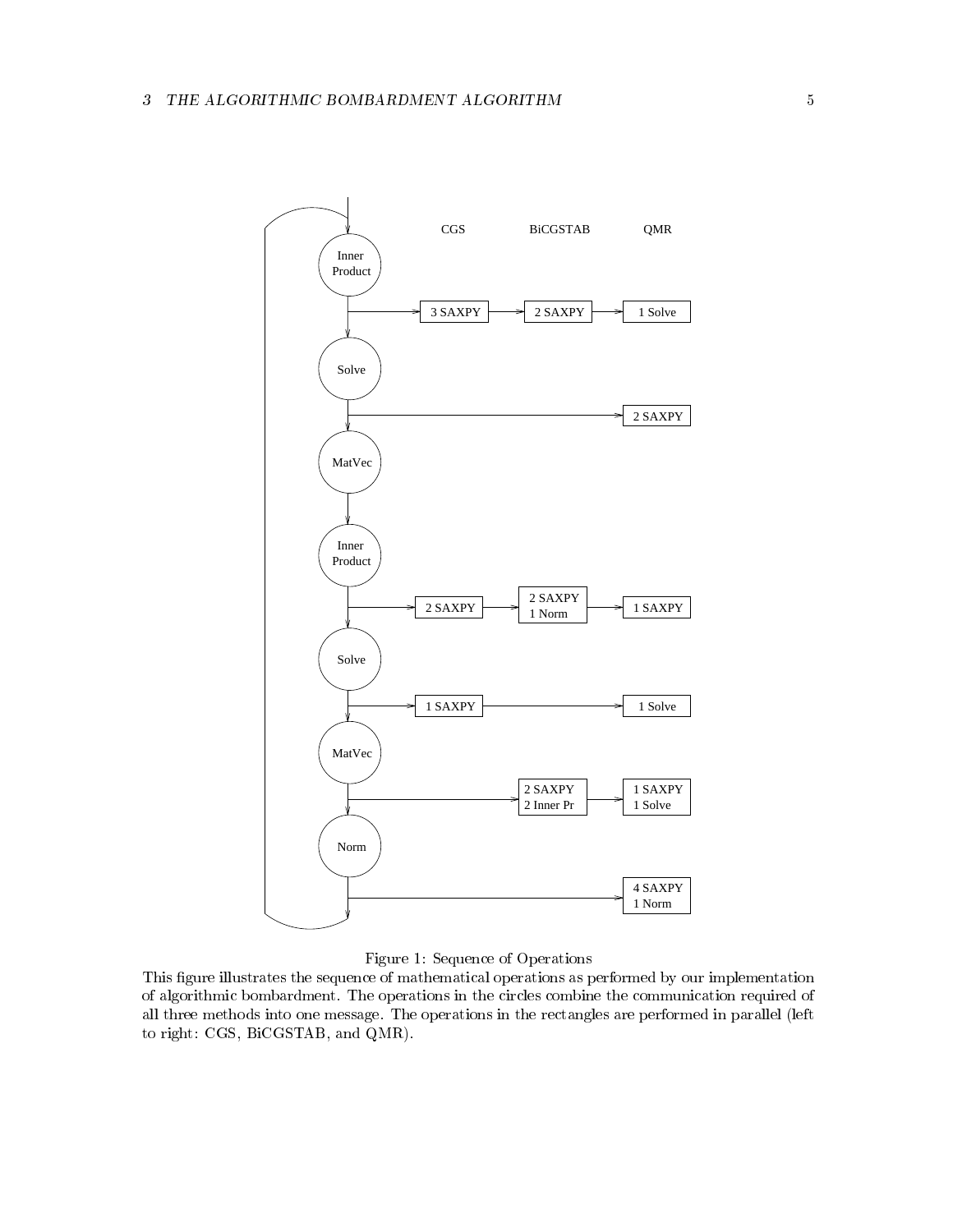# 3.3 Cost Model

Obviously this approach requires the combined floating point operations and workspace of each method <sup>5</sup> . This limits the size of the linear system that may be solved, although the actual impact is a function of the sparsity of the matrix. Table 1 lists the computational requirements for each method included in our implementation. Table 2 lists the communication requirements of each method, as well as for bombardment, plus the storage requirements for each.

Table 1: Summary of operations for a single iteration.  $\frac{1}{1}$ " means an iteration requires both a matrix times vector and matrix transpose times vector operation.

| Method    | Amount of Work/Iteration                                                                                |  |
|-----------|---------------------------------------------------------------------------------------------------------|--|
|           | $\alpha \leftarrow x^T y \mid y \leftarrow \alpha x + y \mid y \leftarrow Ax \mid x \leftarrow M^{-1}y$ |  |
| -CGS      |                                                                                                         |  |
| Bi-CGSTAB |                                                                                                         |  |
| QMR       | $8+4^{ab}$                                                                                              |  |

|  |  | $\frac{1}{1}$ rue $\frac{1}{2}$ $\frac{1}{2}$ $\frac{1}{2}$ $\frac{1}{2}$ $\frac{1}{2}$ $\frac{1}{2}$ $\frac{1}{2}$ $\frac{1}{2}$ $\frac{1}{2}$ $\frac{1}{2}$ $\frac{1}{2}$ $\frac{1}{2}$ $\frac{1}{2}$ $\frac{1}{2}$ $\frac{1}{2}$ $\frac{1}{2}$ $\frac{1}{2}$ $\frac{1}{2}$ $\frac{1}{2}$ $\frac{1}{2}$ $\frac{1}{2$ |  |  |  |  |
|--|--|------------------------------------------------------------------------------------------------------------------------------------------------------------------------------------------------------------------------------------------------------------------------------------------------------------------------|--|--|--|--|
|  |  |                                                                                                                                                                                                                                                                                                                        |  |  |  |  |

b Less for implementations that do not recursively upddate the residual.

Table 2: Summary of communication requirements for a single iteration. We assume the preconditioning steps require communication, which may not be the case.

| Method             | Number of Communications/Iteration |                                                                                                          |  | Storage |                         |
|--------------------|------------------------------------|----------------------------------------------------------------------------------------------------------|--|---------|-------------------------|
|                    |                                    | $\alpha \leftarrow x^T y \mid y \leftarrow \alpha x + y \mid y \leftarrow Ax \mid x \leftarrow M^{-1} y$ |  |         | Requirements            |
| -CGS               |                                    |                                                                                                          |  |         | $matrix + 6n$           |
| Bi-CGSTAB          |                                    |                                                                                                          |  |         | $matrix + 6n$           |
| OMR                |                                    |                                                                                                          |  |         | $\text{matrix} + 16n^b$ |
| <b>Bombardment</b> |                                    |                                                                                                          |  |         | $\text{matrix} + 26n^b$ |

The scalar cost of an iteration of the poly-iterative method equals the sum of the costs of the individual methods. In the case where one method is more expensive than the others and this method is not the first to converge, we incur a relatively high cost. On the other hand, when using only one method, and that method fails to converge, the cost is magnied by the number of iterations performed until it is abandoned. The cost of the subsequent algorithms will be accumulated in a similar fashion.

In addition to the storage of matrix A, bombardment requires 26 workspace vectors of length  $n$ . GMRES with restart parameter m uses  $(m + 5)n = 5n + mn$ , so the amount of workspace is equal when the restart parameter is 21. The problem is that restarting voids the guaranteed convergence property of GMRES.

Another consideration is the amount of work per iteration. GMRES performs one matrix-vector product and one preconditioner solve per iteration compared to two each for each algorithm in bombardment. However, the number of inner products per iteration for GMRES grows linearly with the restart parameter, whereas bombardment requires three (in terms of communication). While it is true that it is possible to compute the GMRES inner products independently, this is known to cause a loss of stability [5].

<sup>5</sup> less 2<sup>n</sup> since the right-hand-side vector <sup>b</sup> need only be stored once.

 $6$ excluding scalar storage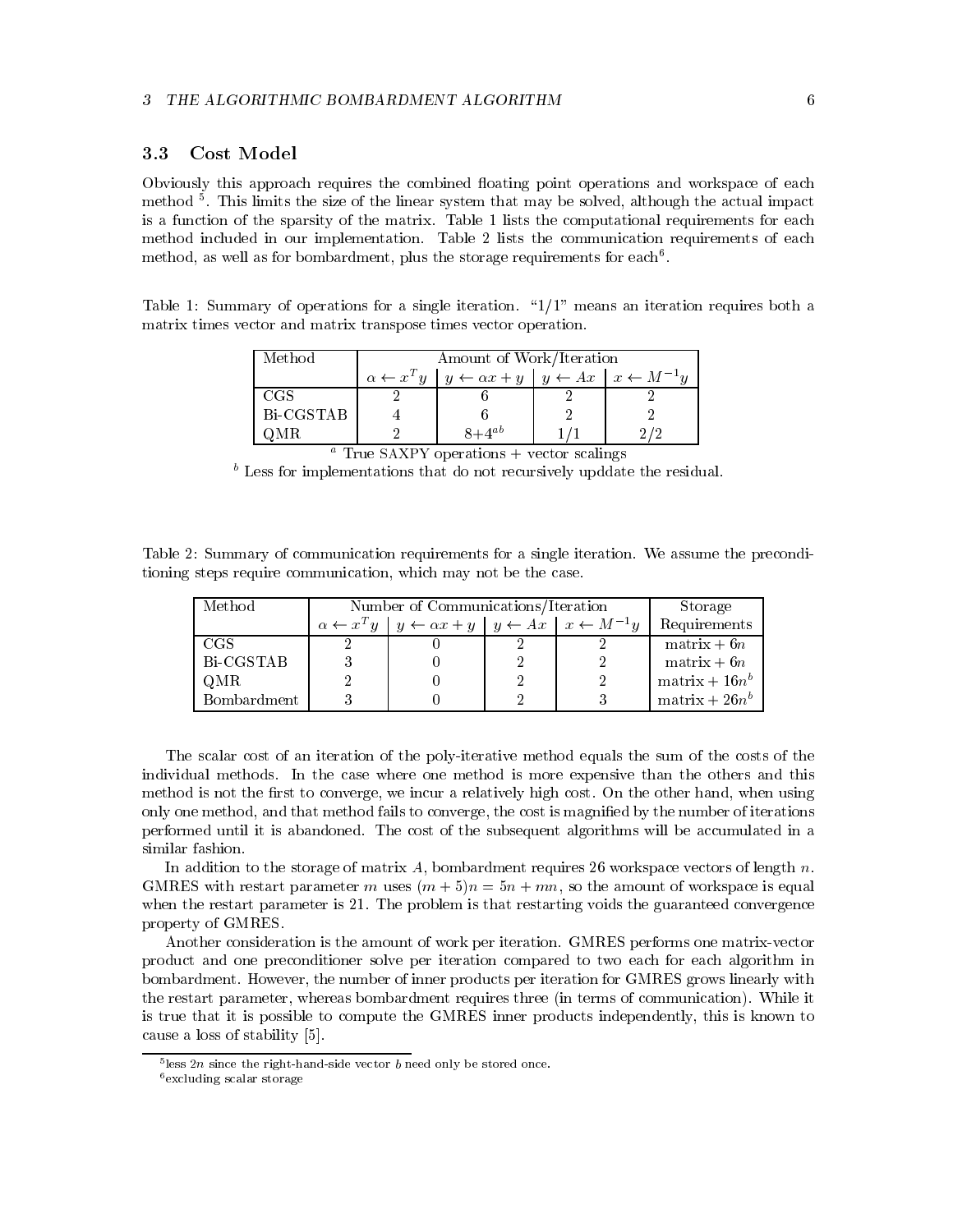### 4 SOME NUMERICAL RESULTS

Parallel architectures require global communication, and this remains the over-riding factor in the performance of these algorithms. For example, the computation of an inner product is an order n operation, but each processor requires the global result. This requires the communication of a single scalar. Each processor computes and sends its local result to all other processors, and receives the partial sums from all other processor. Our method computes three inner products locally, then packs them into one message for the same communication requirement as the single case. Our implementation performs three combined inner products per iteration (one being a Euclidean norm; also the two consecutive inner products in BiCGSTAB are combined, as they could be in an individual implementation).

To perform the matrix-vector product  $Ax$ , we first collect the global multiplier vector x on each processor <sup>7</sup> , then the resulting local product stays on that processor. This means that we combine the communication here by packing the three multiplier vectors  $x_1, x_2$ , and  $x_3$  into one buffer x which is broadcast to all participating processors. When the transpose of the matrix is explicitly stored, this is the same procedure for performing  $A<sup>T</sup> x$ .

When the transpose is not stored, we can still combine communication as follows. First perform the local matrix-vector product  $x^T A$ . This results in a *partial sum* of the global product. Each processor needs the partial sums of the rows it is responsible for from each processor, so this is packed in the above buffer for collecting the global multiplier.

That is,

- 1.  $x^T A$  is performed in parallel,
- 2. the buffer is packed and broadcast, then
- 3. the local matrix-vector products  $Ax$  are performed.

By combining these operations where possible, the bombardment scheme requires eight com munications per iteration, compared with five for CGS, seven for BiCGSTAB, and six for QMR (ignoring preconditioning). The savings involved in the preconditioning step is a function of the structure of the preconditioner. For example, if we apply diagonal scaling, no global communication is required, so there is no savings. However, if an incomplete factorization is used, a relative savings will occur, depending on the requirements of the solve.

#### Some Numerical Results 4

In this section we present some examples as justification for the bombardment approach. For comparison purposes, we define the *best* algorithm as the one that computes the solution in the least amount of elapsed time.

# 4.1 Implementation Details

- Software
	- { All codes were written in ANSI standard Fortran 77.
	- ${\rm -The\; Distributed\;Iterative\; Linear\; System\; Solvers~[8]$  research software was adapted to the bombardment algorithm.
	- $-$  Also, we have adapted the PIM package [4]. In addition to writing the bombardment algorithm, we changed the communication interface to the BLACS [6]. This allows for

 $^7$  Actually, the structure of the matrix determines how much of the global multiplier vector is needed. For example, if the matrix is block tridiagonal, such as arises in five-point discretization methods, only nearest-neighbor information may be needed.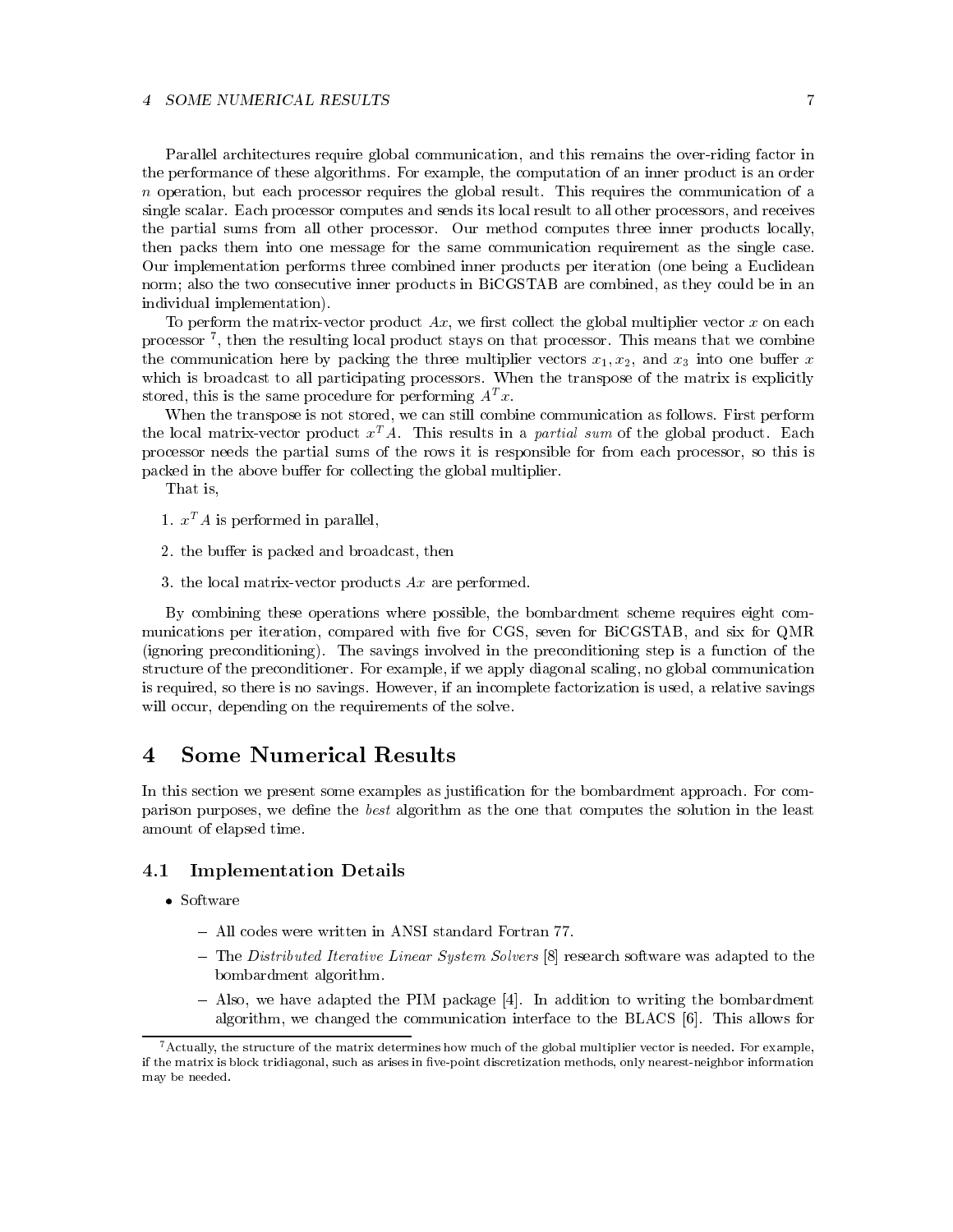portability of the code among the various platforms, while giving optimized communication patterns (especially useful for the global sums required by the inner products), at a negligible cost due to the added programming layer [21].

- $\bullet$  Hardware
	- { Executed on an Intel iPSC860 Gamma [7] at Oak Ridge National Laboratory (ORNL).
	- { Virtual parallel machines were formed using Sun SPARCstation IPX workstations using PVM [13] over ethernet.

For stopping criteria we use a tolerance TOL >  $||r_k||/||b||$ . Since we use the initial guess  $x_0 = 0$ , this is equivalent to TOL  $>$   $||r_k||/||r_0||$ , i.e. we require that the initial residual is sufficiently reduced. We note that this is not necessarily the optimal stopping criteria since the actual accuracy of the reported solution is dependent upon the relationship between the norms of the matrix, the righthand-side and the true solution. However, for the examples we offer here, this is a reasonable choice. For an overview of stopping criteria, see [2]. For the right hand side we use the unit vector  $b = [1, \ldots, 1]$ T

#### 4.2 Distributed Memory Parallel Processing Experiments

In a distributed memory parallel processing environment, we can combine the communication of the three algorithms required for the matrix-vector products, preconditioner solvers, and inner products. The actual time savings depends on the structure of the matrix and preconditioner, and the resulting efficiency of the matrix-vector multiplier and preconditioner solver, as well as the latencies involved with message passing. The following experiments were run on the Intel iPSC860 multiprocessor machine at Oak Ridge National Laboratory [7] and clusters of workstations which communicate over ethernet using PVM. The overhead and latency of other machines, as well as floating point performance, will affect these results. Note that *time*, unless otherwise noted, refers to wall clock time.

### Example 1: Random sparse matrix

Our first example involves a matrix with random sparsity so that an efficient matrix-vector product cannot be designed, and so that no method will converge or breakdown. This allowed us to perform the algorithm for a fixed number of iterations (5000), and compare the times for each method individually and the time for the poly-iterative method. For example, executing on eight processors of the Intel iPSC860, the respective times per iteration for CGS, BiCGSTAB, and QMR are 0.0274, 0.0276, and 0.0282 seconds. Bombardment took 0.0298 seconds per iteration, only 8:8% longer than CGS, 8:0% longer than BiCGSTAB, and 5:7% longer than QMR. These timings in some sense may be interpreted as the best case for bombardment since each processor must communicate with all the others, and the messages sent during the matrix-vector products are as long as they would ever be. Subsequent examples involve well-structured matrices so that the matrix-vector product can be optimized in order to minimize communication.

### Example 2: The Poisson Problem

Mathematicians have spent, and are spending, a great deal of time trying to identify the properties for which a particular method is optimal. For example

 CGS tends to quickly diverge when the initial guess is close to the exact solution. Therefore, this method should probably be avoided when solving time-dependent problems.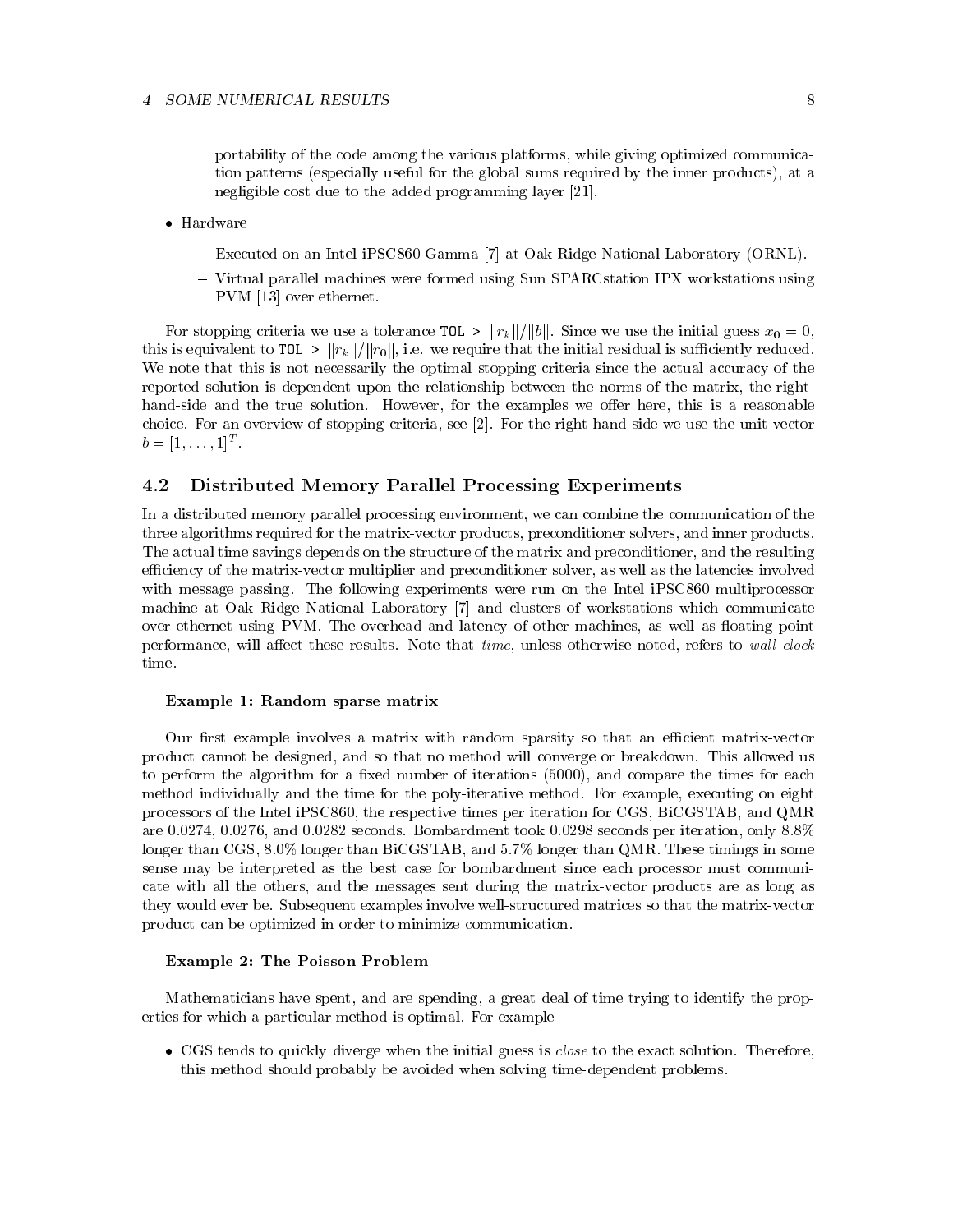### 4 SOME NUMERICAL RESULTS

- BiCGSTAB tends to breakdown when the imaginary parts of the eigenvalues are large relative to the real parts.
- QMR is designed to avoid the breakdown situations that may arise with CGS and BiCGSTAB, but we have found that it is prone to stall.

Yet mysteries still remain, and careful analysis of the coefficient matrix may or may not provide clues as to which method to use. Additionally, even small perturbations may change these properties so that the method that worked well before no longer works at all. And even with this analysis, rounding errors may alter our prediction.

We illustrate this problem using the 2-D Poisson problem. In its basic form, the resulting symmetric positive denite matrix is easily solved by all three methods. Yet if we perturb the basic PDE, so that symmetry or definiteness is altered, a method that previously worked well may breakdown, stall, or diverge. Mathematical reasons could probably be found to explain this behavior, but when a user just wants the solution, the extra time and workspace needed by algorithmic bombardment may be justied. Below are some experiments run on distributed memory parallel machines as well as networks of work stations. They involve perturbations of the 2-D Poisson equation, solved using central differences on square grids. The goal of these experiments is to illustrate two things:

- 1. the difficulty in selecting the *best* algorithm, and
- 2. the use of the bombardment scheme is not much more expensive than using an individual

We first consider the effects of the problem size on elapsed time. Suppose we wish to solve

$$
-\epsilon \left(\frac{\partial^2 u}{\partial x^2} + \frac{\partial^2 u}{\partial y^2}\right) + \cos(\alpha)\frac{\partial u}{\partial x} + \sin(\alpha)\frac{\partial u}{\partial y} = 0.
$$
 (3)

with  $\epsilon = -1/10, \alpha = -\pi/6$ , on square grids ranging from dimension 100 (order 10,000 matrix) to 400 (order 160,000 matrix) on eight processors of the following parallel machines:

- $\bullet$  The Intel iPSC800 (60 MHop/s per node ) and
- SUN SPARC station IPX workstations using PVM over ethernet.

As expected, as the size of the problem increases (and thus the number of floating point operations increases), the difference between executing the *best* algorithm ( $BiCGSTAB$ ) and the bombardment algorithm increases (see Figures 2 and 3).

Because QMR takes many more iterations to converge than BiCGSTAB (see Table 3), the time to solution for QMR is greater than the time to find the solution using bombardment. This difference is of course more pronounced for the PVM implementation.

Again, the best algorithm is the one that gives us an accurate solution in the shortest amount of time, regardless of the number of iterations performed. This means the best algorithm could change based on the computing environment. For example, CGS takes more iterations to find the solution for these examples than does BiCGSTAB, and at first glance it appears that these two algorithms require about the same amount of work to perform an iteration. But BiCGSTAB requires an extra global communication step to accomplish the two extra inner products per iteration it must perform. In the Intel environment, where communication latencies are not high, BiCGSTAB is the fastest algorithm. However when the individual nodes are connected via ethernet, as is the case with the PVM experiments, the extra communication becomes signicant. The gap closes, and in fact

<sup>8</sup>This problem was used in Sonneveld's paper presenting CGS [18].

<sup>&</sup>lt;sup>9</sup>Millions of floating point operations per second.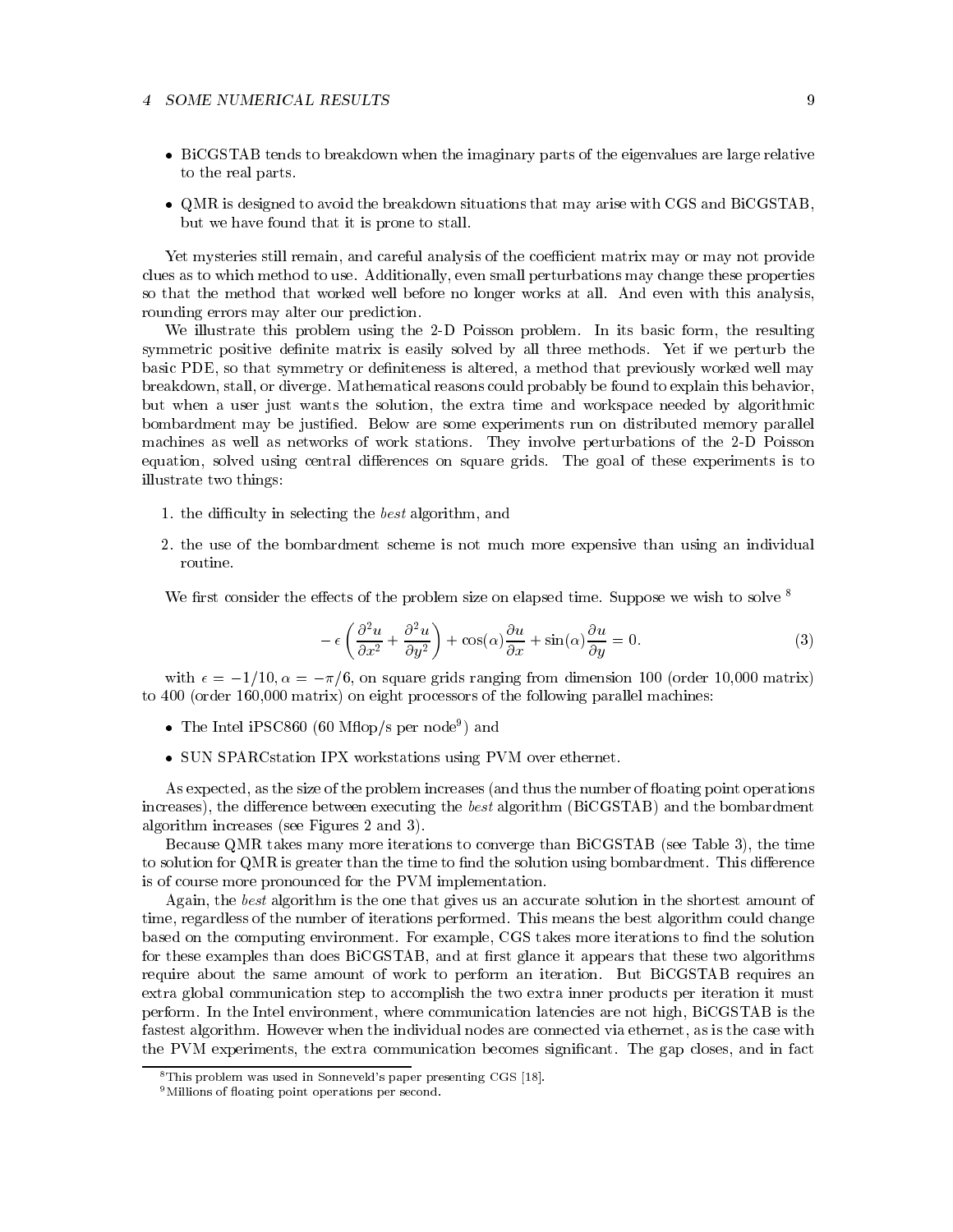

Figure 2: Times to solution on the Intel i860

Using 8 processors of the Intel iPSC860, with no preconditioning, we apply the individual algorithms and the bombardment algorithm to  $-\frac{1}{10}\left(\frac{\partial^2 u}{\partial x^2} + \frac{\partial^2 u}{\partial y^2}\right) + \cos\left(\frac{-\pi}{6}\right)\frac{\partial u}{\partial x} + \sin\left(\frac{-\pi}{6}\right)\frac{\partial u}{\partial y} = 0$ , discretized on a square grid.



Figure 3: Times to solution on Sun SPARCstation IPX workstations Using a parallel machine consisting of 8 SPARC IPX workstations connected with ethernet using  $P$  and  $P$  apply the individual algorithms and the individual algorithms and the bombardment algorithms and the bombardiment algorithms and the bombardiment algorithms and the bombardiment algorithms and the bombardiment to  $-\frac{1}{10}\left(\frac{\partial^2 u}{\partial x^2} + \frac{\partial^2 u}{\partial y^2}\right) + \cos\left(\frac{-\pi}{6}\right)\frac{\partial u}{\partial x} + \sin\left(\frac{-\pi}{6}\right)\frac{\partial u}{\partial y} = 0$ , discretized on a square grid.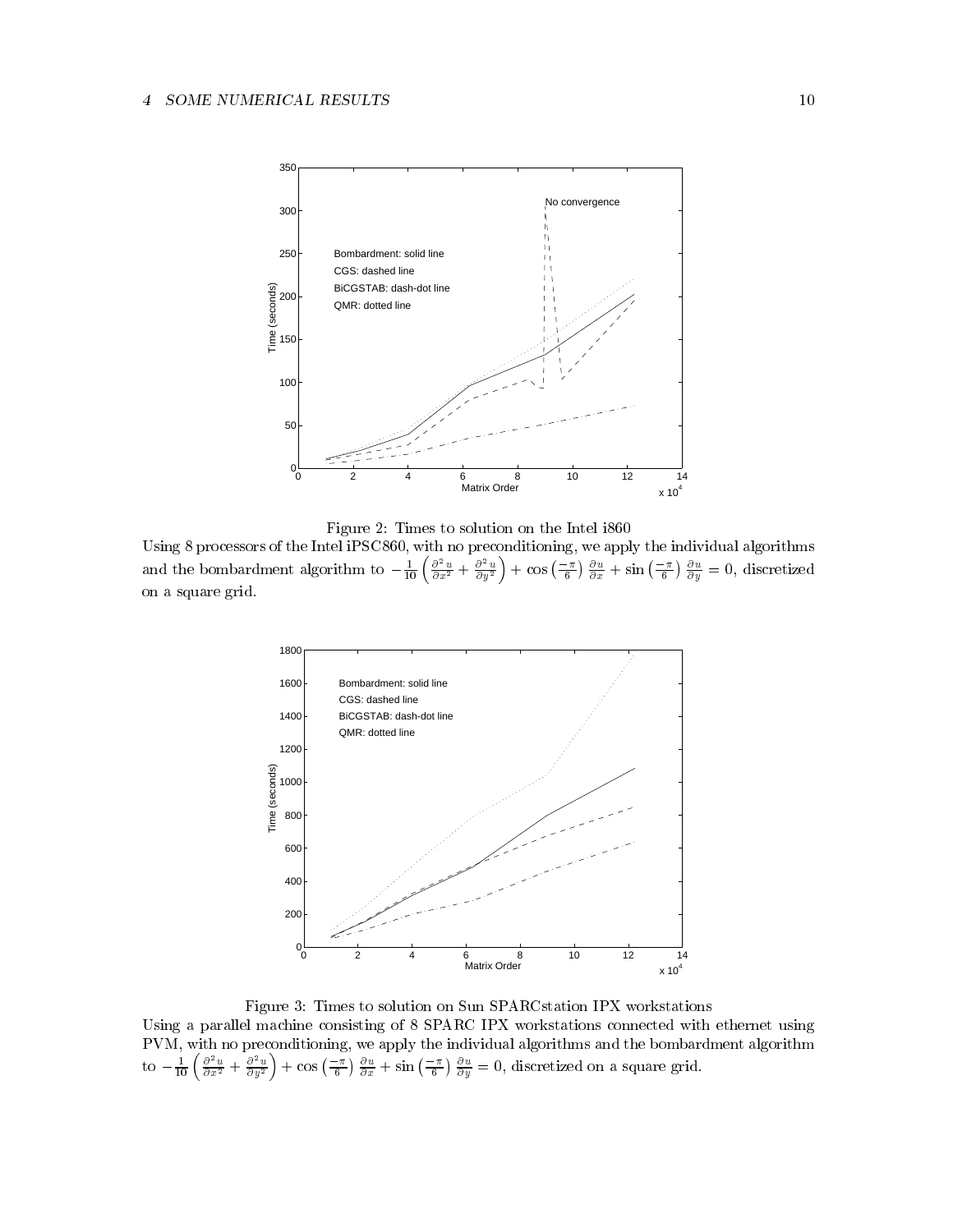This table lists the number of iterations required to find the solution to  $-\frac{1}{10}\left(\frac{\partial^2 u}{\partial x^2}+\frac{\partial^2 u}{\partial y^2}\right)+$  $\cos\left(\frac{-\pi}{6}\right)\frac{\partial u}{\partial x} + \sin\left(\frac{-\pi}{6}\right)\frac{\partial u}{\partial y} = 0$ , discretized on a square grids (the order of the resulting matrix is the square of the grid size is from 8 processors line for a grid size is from 8 processors of the iPSC860 and  $\alpha$ the second line is from 8 Sparc IPX workstations connected with ethernet using PVM.  $\mathrm{``}^*$ " denotes a failure to converge. (However, for grid size 295, CGS converges in 970 iterations and for grid size 310, it converges after 1081 iterations.) " $-$ " denotes that the data would not fit in the memory of the machine for that grid size.

| Grid | $_{\rm CGS}$ | <b>BiCGSTAB</b> | QMR  |
|------|--------------|-----------------|------|
| 100  | 181          | 145             | 296  |
|      | 181          | 156             | 296  |
| 150  | 356          | 205             | 459  |
|      | 271          | 220             | 479  |
| 200  | 427          | 289             | 581  |
|      | 480          | 269             | 587  |
| 250  | 1034         | 361             | 765  |
|      | 1157         | 377             | 765  |
| 300  | $\ast$       | 532             | 1164 |
|      | 658          | 423             | 911  |
| 350  | 1529         | 557             | 1142 |
|      | 1589         | 522             | 1287 |
| 400  |              |                 |      |
|      | 1247         | 597             | 1246 |

CGS converges faster for some matrix sizes. Although this result may be attributed to other network traffic, it is the nature of ethernet message passing. The time spent in communication provides the insight into why this is happening. Figures 4 and 5 show the proportion of the time to solution spent in message passing as opposed to floating point computation. As expected, the gap is a function of the interconnection network. As expected, the floating point operation requirements increase as the problem size increases, although the startup time to send a message remains constant.

We particularly note the difference in required iterations on the different machines (see Table 3). This is due to the way the arithmetic is performed by the floating point unit. The SPARC station IPX uses IEEE arithmetic while the i860 does not. The i860 chip is designed to produce more accurate computations, but since these iterative solvers are not self-correcting, any inexact arithmetic alters convergence patterns, and more accurate does not necessarily correlate with fast convergence. In fact, experiments have shown that an algorithm may converge on one machine yet fails to converge on another [3]. This is illustrated here. For a grid size of 300, the IPX finds the solution, while the iPSC does not. (However, the iPSC does converge for grid sizes slightly smaller and slightly larger than 300.)

These experiments involved only 8 processors of the Intel machine so that results could be compared with a network of workstations. It is of interest, however, to see how our implementation performs on much larger problems, so we performed this experiment using 128 processors of the Intel iPSC860.

Again, we will apply bombardment to Equation (3) on square grids, ranging from dimension 400 (order 160,000 matrix) to 1500 (order 2,250,000 matrix). The time to solution of the bombardment algorithm as well as the individual algorithms are shown in Figure 6.

We see that there are no surprises with respect to time to the solution for the winning algorithm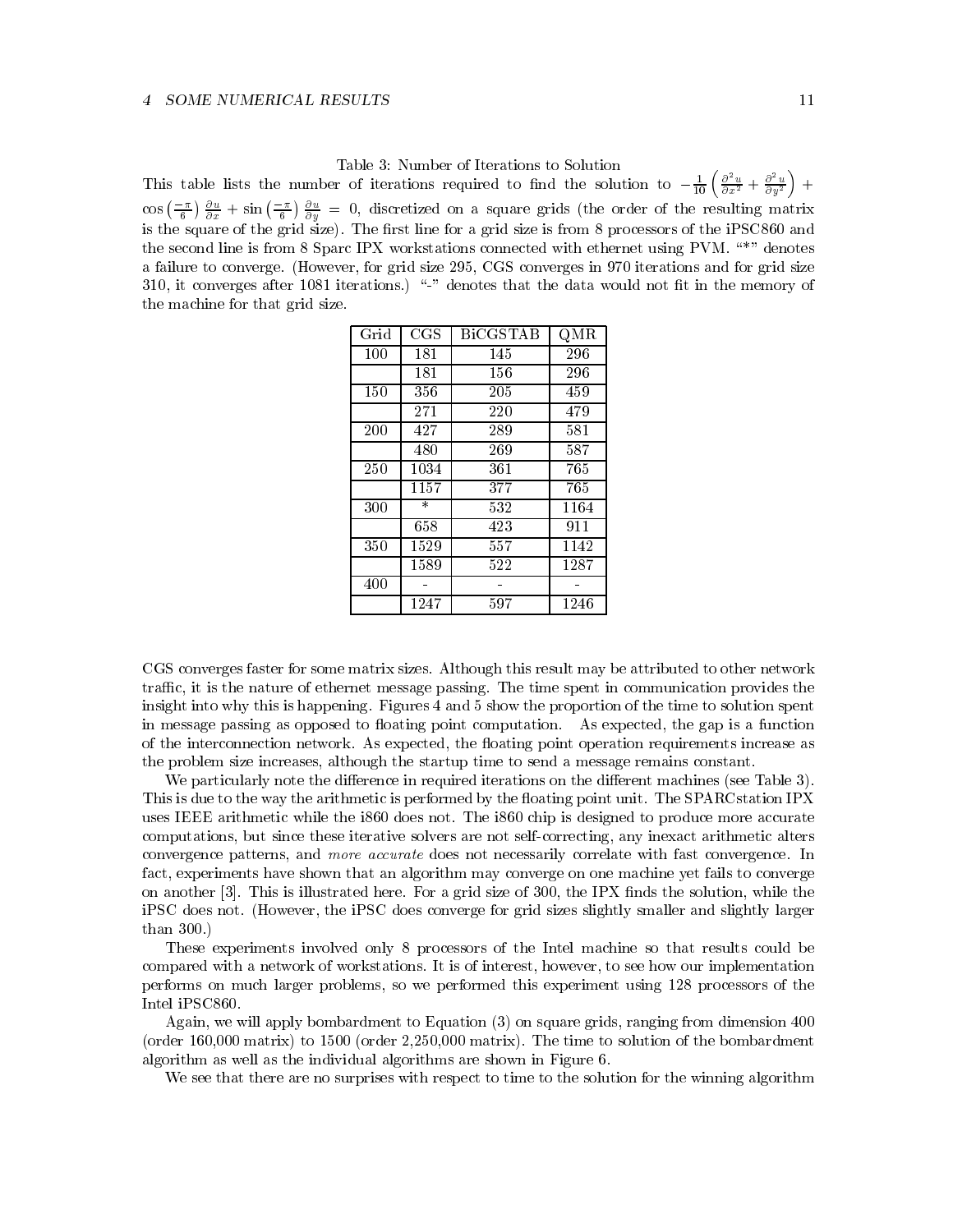

Figure 4: Percentage communication time on the Intel i860

Using 8 processors of the Intel iPSC860, with no preconditioning, we apply the individual algorithms and the bombardment algorithm to  $-\frac{1}{10}\left(\frac{\partial^2 u}{\partial x^2}+\frac{\partial^2 u}{\partial y^2}\right)+\cos\left(\frac{-\pi}{6}\right)\frac{\partial u}{\partial x}+\sin\left(\frac{-\pi}{6}\right)\frac{\partial u}{\partial y}=0$ , discretized on a square grid.



Figure 5: Percentage communication time on SPARC IPX workstations Using a parallel machine consisting of 8 SPARC IPX workstations connected with ethernet using PVM, with no preconditioning we apply the individual algorithms and the bombardment algorithm to  $-\frac{1}{10}\left(\frac{\partial^2 u}{\partial x^2}+\frac{\partial^2 u}{\partial y^2}\right)+\cos\left(\frac{-\pi}{6}\right)\frac{\partial u}{\partial x}+\sin\left(\frac{-\pi}{6}\right)\frac{\partial u}{\partial y}=0$ , discretized on a square grid.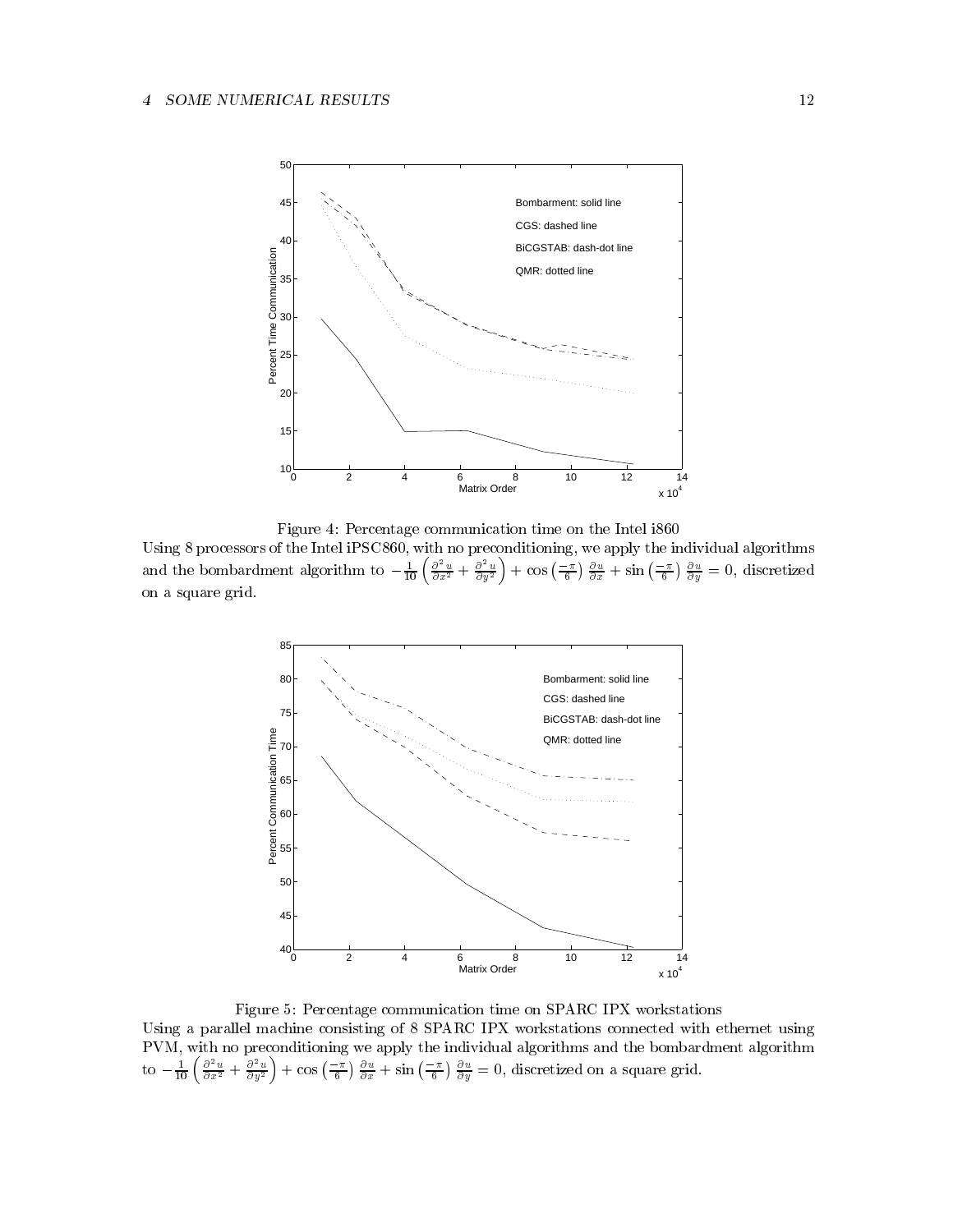(in this case BiCGSTAB) and bombardment. As the problem size increases, BiCGSTAB remains about twice as fast as bombardment. Again, the time spent in communication provides the insight into why this is happening. Figure 7 shows the proportion of the time to solution spent in message passing as opposed to floating point operations.

Notice the effects of the grid size upon convergence of CGS, which fails for these finer meshes. Looking back at the coarser meshes in the 8 processor experiments, this is not completely unexpected. For comparison purposes, we iterated for 2500, 5000, and 10000 iterations <sup>10</sup> for grid sizes of 500  $\times$ 500; 1000 - 1000, and 1500 - 1500, respectively.

Next, we present some experiments in which bombardment finds the solution but one or more of the included algorithms fail.

# Example 3: BiCGSTAB is preferable.

Solving Equation (3) on a 200  $\times$  200 grid (40,000 variables) and no preconditioning  $^\circ$ , we set  $\epsilon = 1/100$  and  $\alpha = -\pi/6$ . BiCGSTAB converges while neither CGS nor QMR converge. (See Table 4 for timings, and residual norm histories in Figure 8.)

Table 4: Performance on Intel iPSC/860 Time (in seconds) to solution for solving perturbations of the Poisson equation. \* means convergence not achieved.

| Example | $_{\rm CGS}$ | <b>BiCGSTAB</b> | QMR     | Bombardment |  |
|---------|--------------|-----------------|---------|-------------|--|
|         | 1.37e2       | 1.38e2          | l.41e2- | 1.49e2      |  |
|         |              | 4.78e1          |         | 1.26e2      |  |
|         | ж            |                 | 7.98e0  | 1.32e1      |  |
|         | 4.01e2       | 5.02e2          |         | 8.96e2      |  |

The next two examples perturb

$$
\frac{\partial^2 u}{\partial x^2} + \frac{\partial^2 u}{\partial y^2} + \alpha \left( \frac{\partial u}{\partial x} + \frac{\partial u}{\partial y} \right) + \beta u = 1.
$$
 (4)

### Example 4: QMR is preferable.

On a 100-100 grid (10,000 variables) and using no preconditioning, we perturb  ( = 0). QMR converges, yet CGS and BiCGSTAB fail to converge. (See Table 4 for timings.)

### Example 5: CGS is preferable.

Solving Equation (4) on a 400 - 400 grid (160,000 variables) and using block ILU preconditioning <sup>12</sup>[1], we perturb  $\beta$  ( $\alpha = 0$ ). BiCGSTAB converges, but CGS converges faster. QMR fails to determine the solution (even after 5000 iterations). (See Table 4 for timings.)

# 5 Sharing Information Between Algorithms

Since the individual algorithms are iterating in lock-step, it is tempting to *share* the information from the methods that appears to be working best with the others. For example, if CGS is closer to

<sup>10</sup>Actually, we iterated for far more iterations to convince ourselves that convergence would not be achieved.

<sup>&</sup>lt;sup>11</sup>The result is similar when D-ILU preconditioning is used.

<sup>12</sup>Block ILU preconditioning requires no communication.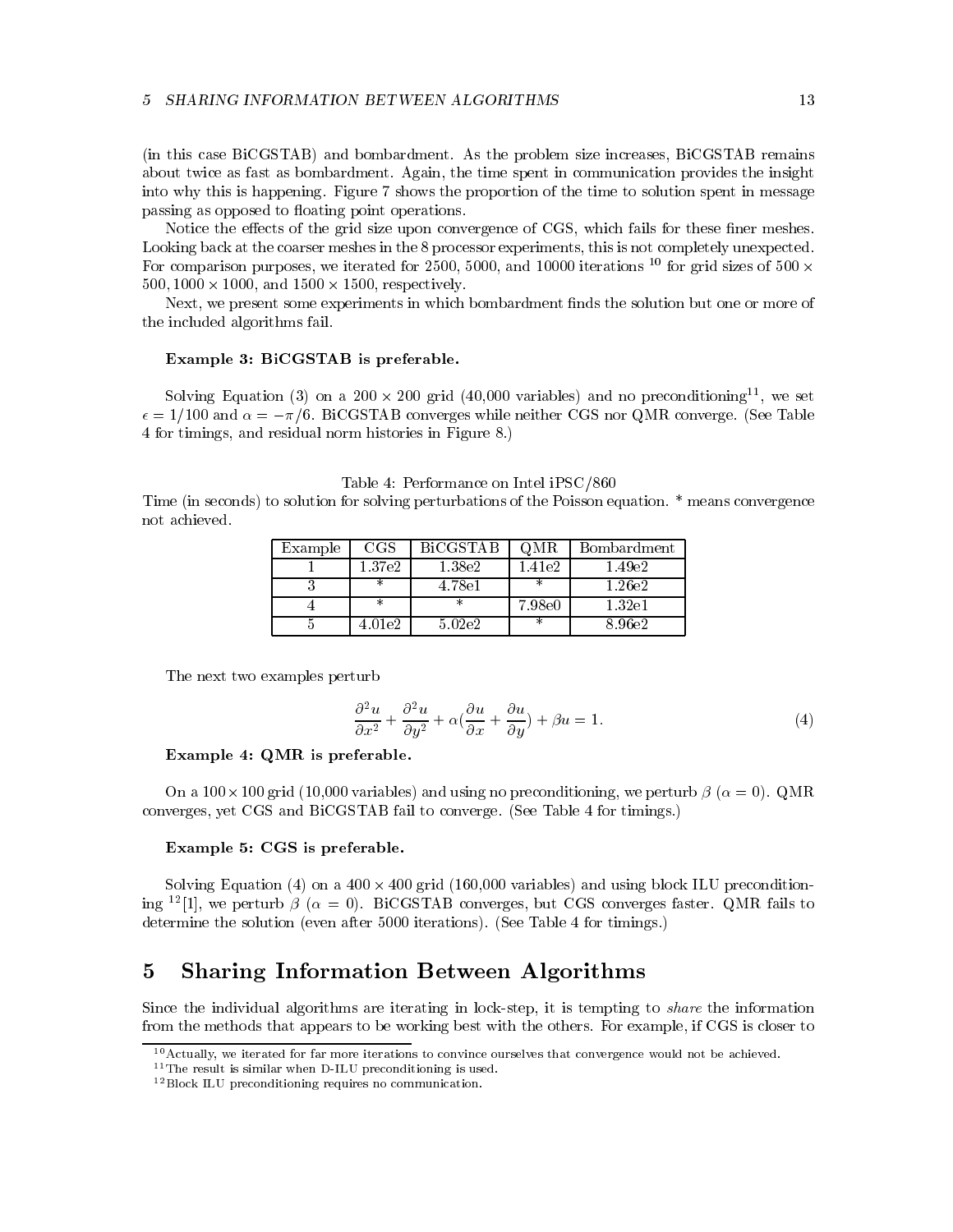

Figure 6: Times to solution on the Intel i860

Using 128 processors of the Intel iPSC860, with no preconditioning, we apply the individual algorithms and the bombardment algorithm to  $-\frac{1}{10} \left( \frac{\partial^2 u}{\partial x^2} + \frac{\partial^2 u}{\partial y^2} \right) + \cos \left( \frac{-\pi}{6} \right) \frac{\partial u}{\partial x} + \sin \left( \frac{-\pi}{6} \right) \frac{\partial u}{\partial y} = 0$ , discretized on square grids ranging from dimension 400 to 1500.



 $\mathbf{F}$ Using 128 processors of the Intel iPSC860, with no preconditioning, we apply the individual algorithms and the bombardment algorithm to  $-\frac{1}{10} \left( \frac{\partial^2 u}{\partial x^2} + \frac{\partial^2 u}{\partial y^2} \right) + \cos \left( \frac{-\pi}{6} \right) \frac{\partial u}{\partial x} + \sin \left( \frac{-\pi}{6} \right) \frac{\partial u}{\partial y} = 0$ , discretized on square grids ranging from dimension 400 to 1500.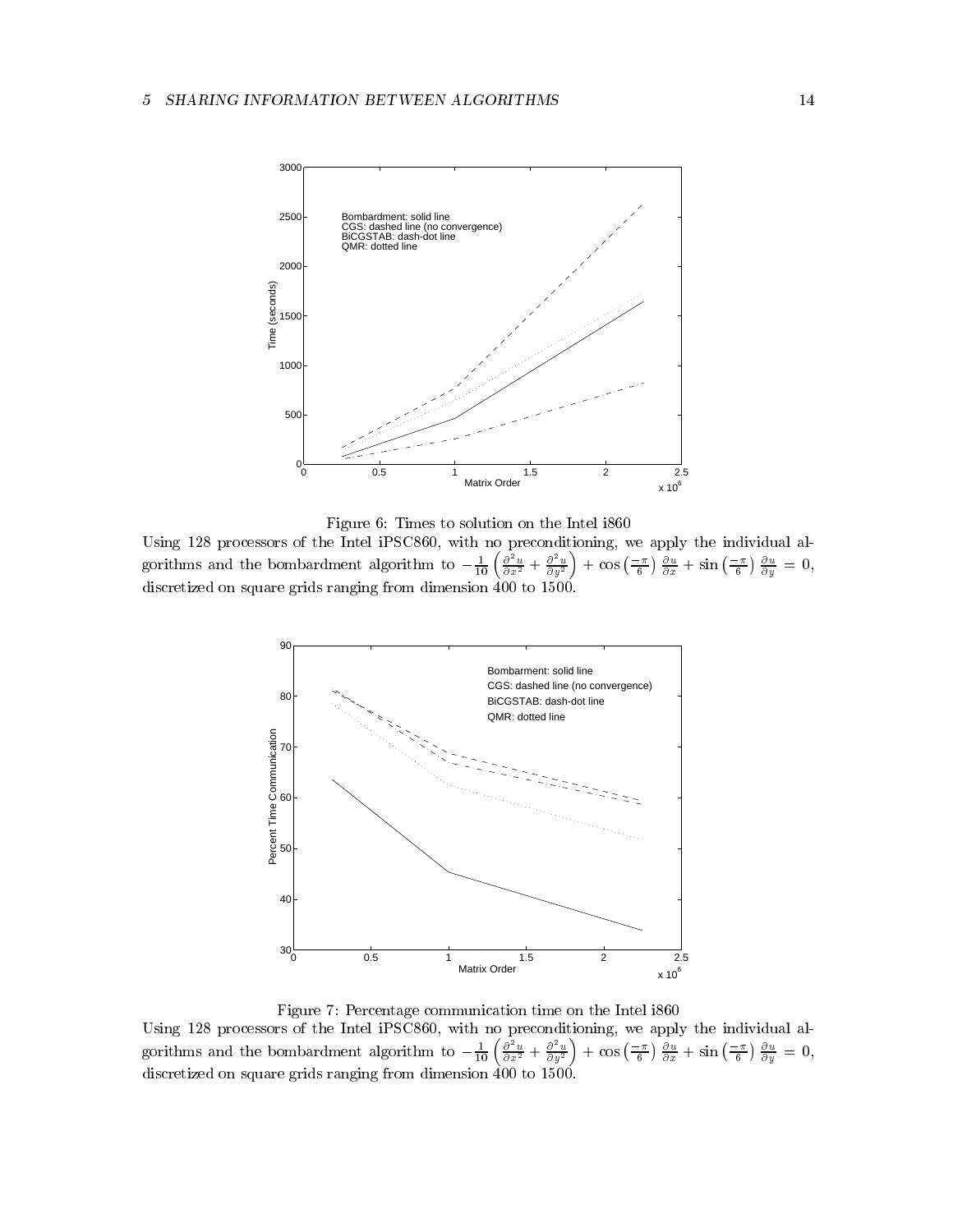

Figure 8: Parallel example: BiCGSTAB wins

The residual norm history of each algorithm, using D-ILU preconditioning, applied to  $-\frac{1}{100}\left(\frac{\partial^2 u}{\partial x^2}+\frac{\partial^2 u}{\partial y^2}\right)+\cos\left(\frac{-\pi}{6}\right)\frac{\partial u}{\partial x}+\sin\left(\frac{-\pi}{6}\right)\frac{\partial u}{\partial y}=0$ , discretized on a 200 grid. (8 processors of Intel i860 gamma at ORNL.)

the solution than BiCGSTAB and QMR, why not *restart* them using the current iterate and residual from CGS? This idea fails, because the methods depend on the full Krylov space built up during the iterative process. Restarting causes this space to be cut short, and in effect the iterative process to start anew. In fact, a restart too close to the solution may cause divergence of some methods.

This would have the effect of projecting the iterate of one algorithm onto the Krylov subspace of another. Because Algorithmic Bombardment facilitaties the sharing of information between algorithms, we experimented with this idea.

There are two ways to understand why this idea fails. First, we could examine the effects on the various parameters of the algorithms. The problem is most easily seen in CGS with the computation of  $p = p_{i-1}/p_{i-2} = r \cdot r_{i-1}/r \cdot r_{i-2}$ . In the step immediately following the restart, p will be smaller than it would have been without a restart. This causes a smaller than expected change in  $p$  and  $q$ , carrying down to a smaller updating of the solution and residual. It is during the next step where the big problem occurs. Now the denominator in the computation of  $\beta$  is smaller than expected, while the numerator is about the same size as it was during the previous step, causing  $\beta$  to become too large. This cascades down to the approximation, where the updating overshoots the solution. Since the choice of an initial guess doesn't matter, we might expect the algorithm to settle down and begin converging again. But these algorithms use information from *all* previous search directions, so the root cause of the problem is that we have interfered with that process, contaminating all previous work. Each algorithm builds up a *different* Krylov subspace in an attempt to find the solution, and while it is true that each algorithm operates on the same matrix, they do so in different ways.

This illustrates two important characteristics of these algorithms:

1. The initial guess doesn't matter (except with CGS, which is likely to *diverge* if  $x_0$  is too close to the true solution, and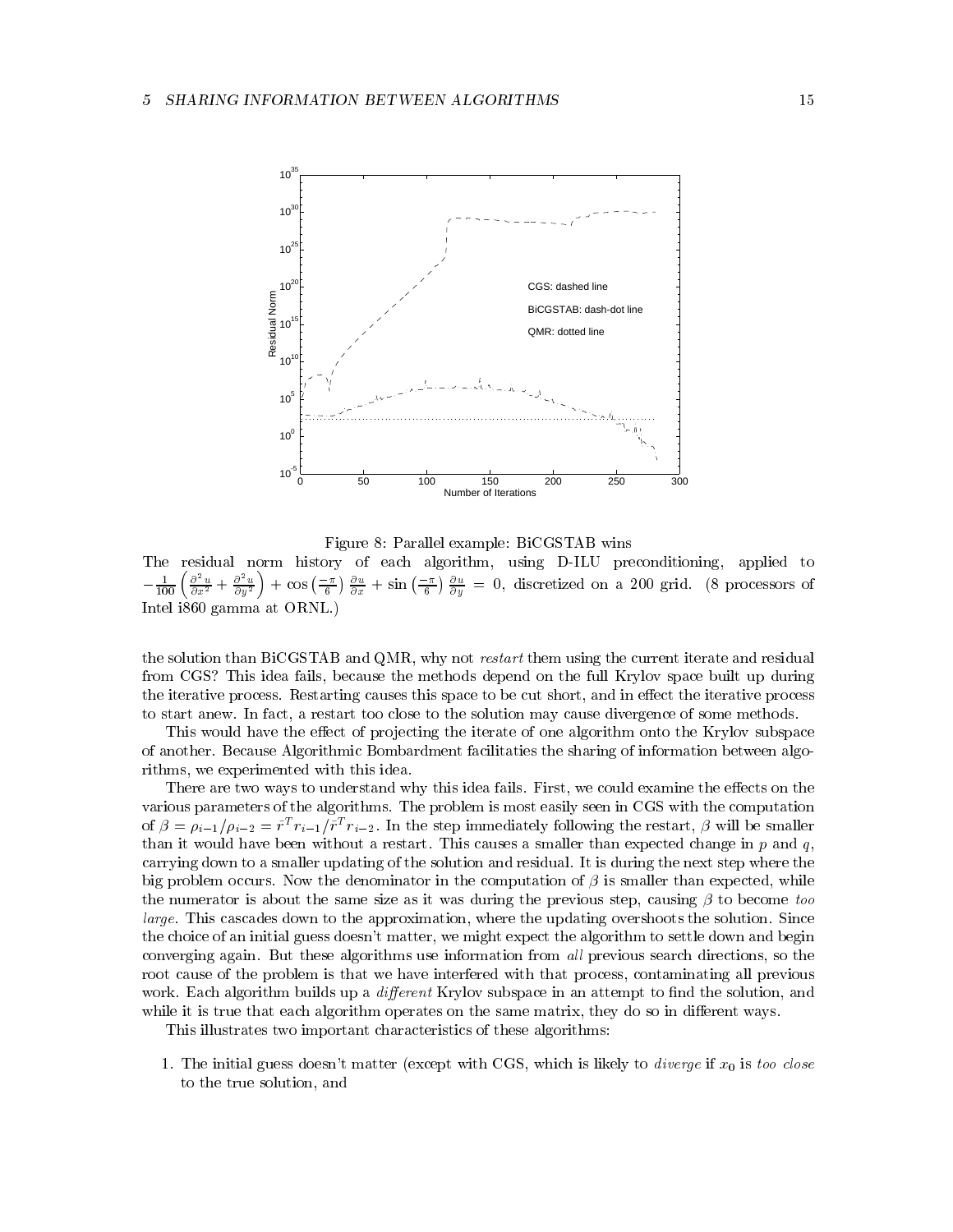2. each method must build up, and remain in, its own Krylov subspace, based upon the algorithm and the spectrum of the matrix.

# 6 Conclusions

Many algorithms have been developed for solving large sparse nonsymmetric linear systems which use short recurrences. The downside is that convergence is no longer guaranteed, nor predictable in practice. Therefore we have incorporated three of these algorithms into a poly-iterative scheme, so that we may apply them simultaneously to the same data set. We have shown through various experiments that this increases the chance of nding the solution, and in a parallel environment this does not increase the time to solution threefold. In fact, even when all three algorithms would have found the solution, bombardment may be faster than the slowest of the three.

The expected performance of a given application is dependent upon the combination of the structure of the matrix (sparsity, structure, etc.), the data structure used, the preconditioner, and these effects upon the performance of the matrix-vector product and preconditioner solver. For example, if the matrix is well-structured, a matrix-vector product can usually be implemented that requires a small amount of communication. Also, if the matrix has a large number of nonzeros, it may be possible to reduce the effects of the indirect addressing of the matrix-vector product.

Ultimately, the performance of the computing environment determines the performance. The new Cray T3D is expected to have much lower communication overhead and latency than the Intel iPSC/860. On the other hand, workstation clusters connected using PVM [13] exhibit high latency, and are dependent upon the traffic interconnection network, often the Internet. Regardless, the increased probability of convergence should justify using poly-iteration.

# 7 Future Work

The experiments presented above are frequently encountered in the scientic world, hence we believe the results justify our implementation of the poly-iterative idea, including the choice of algorithms as well as the scheme for performing the matrix-vector product and preconditioning. However, different approaches may be more appropriate depending upon the problem being solved. For example, some applications require solving many linear systems in a sequence of time steps. Since the matrix may not change signicantly from one step to the next, it has been suggested that perhaps bombardment could be used during one such solve, then only the winning algorithm would be used for the next few solves, then back to bombardment, and so on.

Perhaps incorporating more GMRES concepts into the poly-iteration would be valuable in some cases. We originally ruled out using this valuable algorithm because of its linearly increasing workspace requirements, yet perhaps we can find a way to overcome this limitation while still gaining performance. BiCGSTAB is actually the combination of BiCG and GMRES(1). Recent work [20] shows that increasing the effects of GMRES can be worthwhile, such as combining GMRES(2) or GMRES(4) with BiCG.

There is limited freedom in varying the preconditioners over the methods. For any but totally parallel preconditioners we want to combine the communication step, which basically forces the same preconditioner structure on the methods. Still, if the preconditioner has some form of relaxation parameter, this can be varied independently for the different methods. Similarly, we could precondition one method with SSOR and another with ILU, since these have the same communication structure.

Further research into different matrix-vector product implementations may yield higher computational performance in some situations. For example, certain matrix structures may allow higher efficiency. One possibility would be to interleave the elements of the multiplier of the algorithms in order to force less indirect addressing, which slows the floating point performance. Dense matrix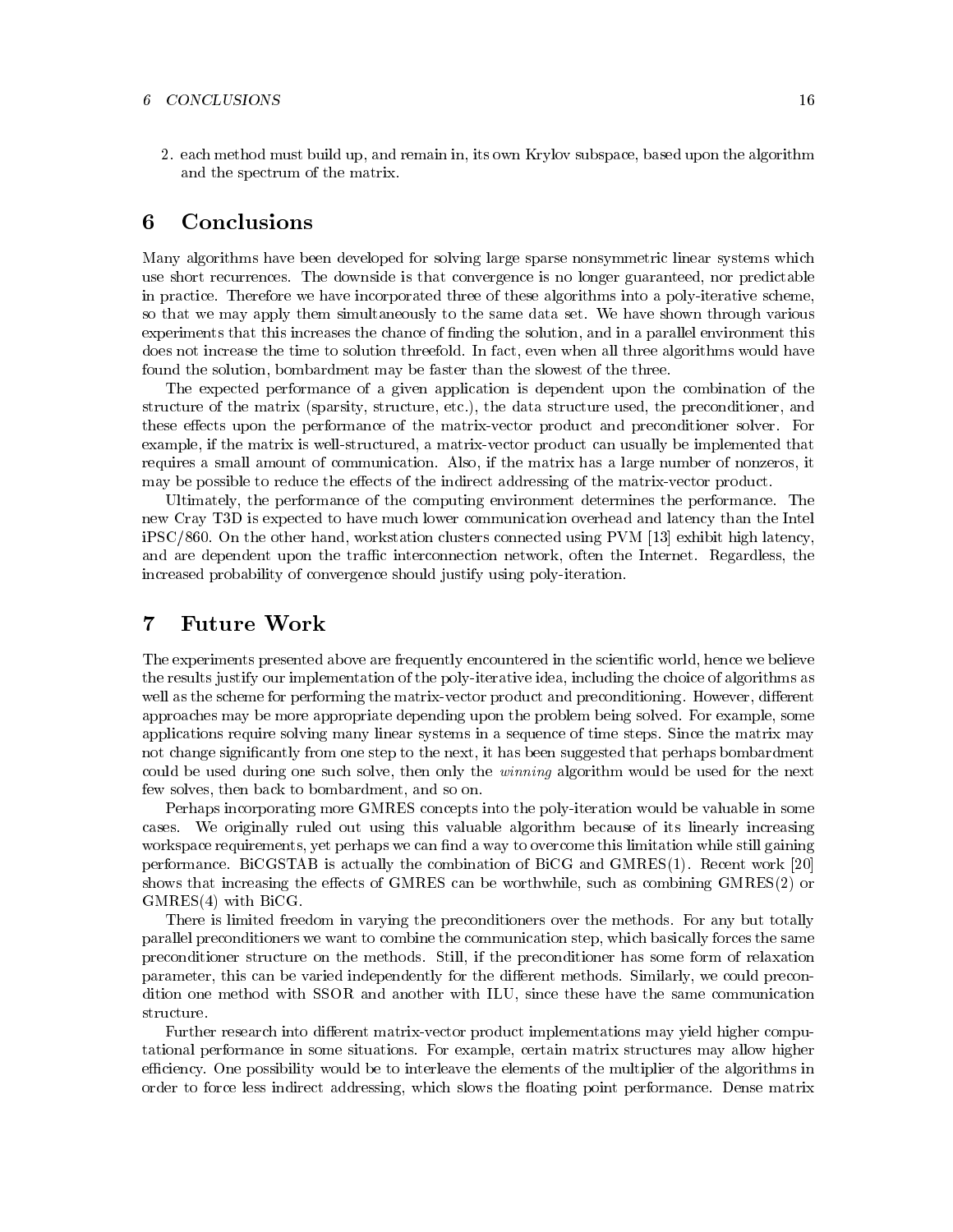computations perform  $O(n^2)$  operations on  $O(n^2)$  data. But for sparse matrices, this is actually a vector-vector operation  $(O(n)$  operations on  $O(n)$  data), with the added degradation of indirect addressing. And since three such operations must be performed, the effect is magnified. This can be reduced in the bombardment scheme. Suppose the multipliers are  $x^{1-\alpha}, x^{1-\alpha-\alpha-\alpha}$ , and  $x^{2-\alpha-\alpha}$ . The obvious way to compute  $Ax^{\text{max}}$ ,  $Ax^{\text{max}}$ , and  $Ax^{\text{max}}$  is to perform the operations sequentially. But the elements can be interleaved as

$$
x = [x_1^{CGS}, x_1^{BiCGSTAB}, x_1^{QMR}, \dots, x_n^{CGS}, x_n^{BiCGSTAB}, x_n^{QMR}]^T,
$$

reducing the effects of indirect addressing threefold. Note that this scheme will cause indirect addressing of some vector updates, so its overall effect is dependent upon the number of nonzeros in the matrix.

# References

- [1] O. Axelsson. Incomplete block matrix factorization preconditioning methods. the ultimate answer? *J. Comp. Appl. Math.*, 12&13:3-18, 1985.
- [2] Richard Barrett, Michael Berry, Tony F. Chan, James Demmel, June Donato, Jack Dongarra, Victor Eijkhout, Roldan Pozo, Charles Romine, and Henk van der Vorst. Templates for the Solution of Linear Systems: Building Blocks for Iterative Methods. SIAM, 1994.
- [3] Richard F. Barrett. Algorithmic bombardment for the iterative solution of linear systems: A poly-iterative approach. Master's thesis, University of Tennessee, 1994.
- [4] Rudnei Dias da Cunha and Tim Hopkins. Pim 1.1: The parallel iterative methods package for systems of linear equations user's guide. Technical report, University of Kent at Canterburg, 1993.
- [5] James Demmel, Michael T. Heath, and Henk A. van der Vorst. Parallel linear algebra. Acta Numerica, 2, 1993.
- [6] J.J. Dongarra and R. Clint Whaley. Lapack working note 94: A users' guide to the blacs. Technical Report CS-95-281, Computer Science Department, University of Tennessee, 1995.
- [7] T. H. Dunigan. Performance of the intel ipsc/860 hypercube. Technical Report ORNL/TM-11491, Oak Ridge National Laboratory, Oak Ridge, Tennessee, 1990.
- [8] Victor Eijkhout. A library of distributed iterative linear system solvers. In Proceedings of the 14th World Congress on Computation and Applied Mathematics, 1994.
- [9] R. Fletcher. Conjugate gradient methods for indenite systems. In G.A. Watson, editor, Numerical Analysis Dundee 1975, pages 73–89, New York, 1976. Springer Verlag.
- [10] Roland W. Freund. Conjugate gradient-type methods for linear systems with complex symmetric coefficient maitrices. SIAM J. Sci. Stat. Comp.,  $13:425{-}448$ , Jan 1992.
- [11] Roland W. Freund and Noel M. Nachtigal. QMR: a quasi-minimal residual method for non-Hermitian linear systems. Numer. Math.,  $60:315{-}339, 1991$ .
- [12] Roland W. Freund and Noel M. Nachtigal. An implementation of the QMR method based on coupled two- term recurrences.  $SIAM J. Sci. Comp.$ ,  $15(2):313-337$ , Mar 1994.
- [13] G. A. Geist, A. L. Beguelin, J. J. Dongarra, R. J. Manchek, and V. S. Sunderam. PVM: Parallel Virtual Machine; A Users' Guide and Tutorial for Networked Parallel Computing. MIT, 1994.